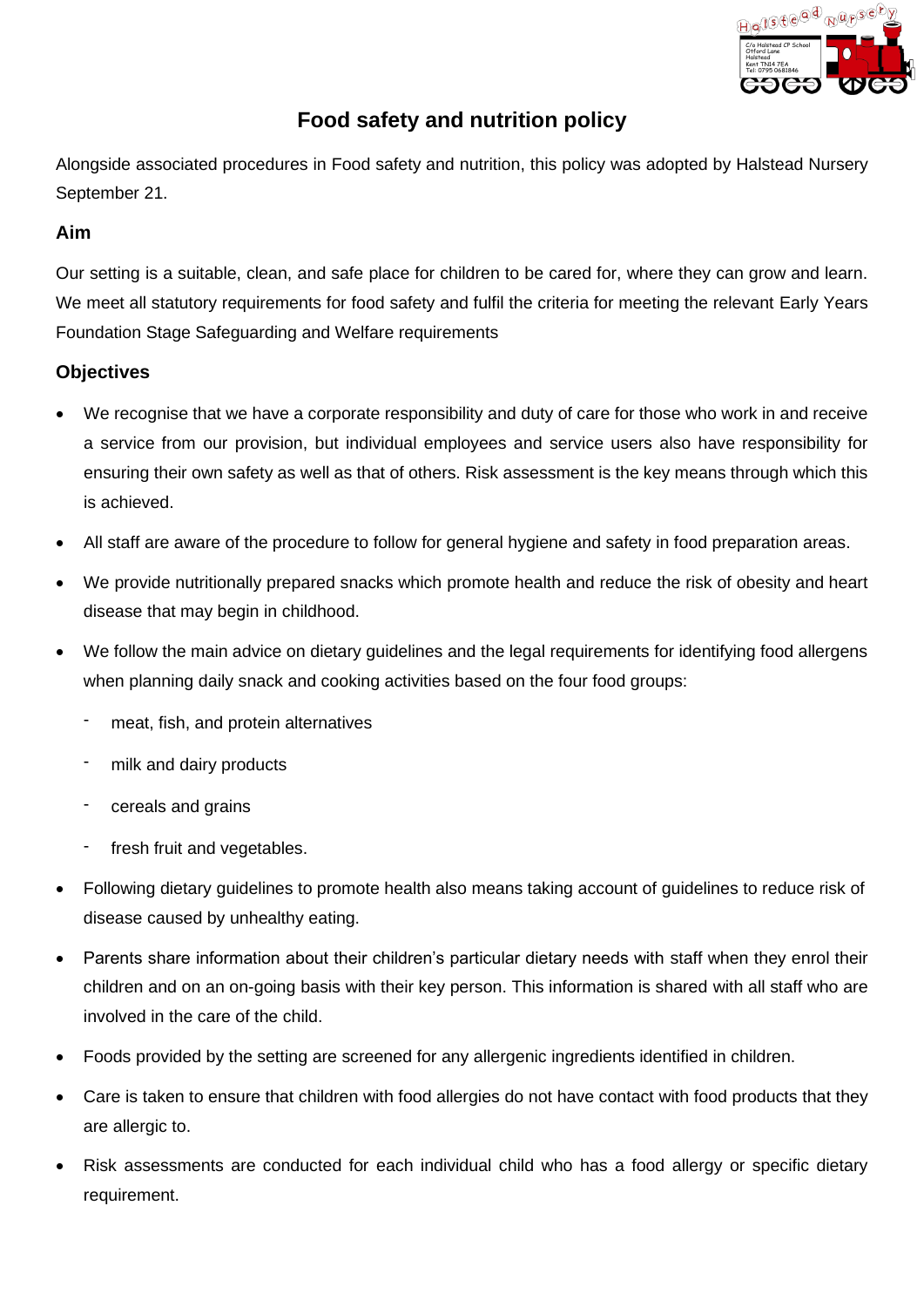

# **Legal references**

Regulation (EC) 852/2004 of the European Parliament and of the Council on the hygiene of foodstuffs.

Food Information Regulations 2014

The Childcare Act 2006

## **Further guidance**

*Safer Food Better Business* for Caterers (Food Standards Agency) https://www.food.gov.uk/businessguidance/safer-food-better-business-for-caterers

# **Food preparation, storage and purchase**

### **General**

- All staff have up to date certificated training on food safety.
- Children at the setting bring their own lunches from home. They are stored outside of a fridge. The parents have been informed and each lunch has appropriate cool packs.
- The setting manager is responsible for ensuring that the requirements in Safer Food Better Business are implemented.

Staff responsible for preparing food have undertaken the Food Allergy training.

- The setting manager is responsible for overseeing the work of all food handlers to ensure hygiene and allergy procedures are complied with.
- A list of all children with known food allergies or dietary needs is updated when needed and displayed in the kitchen for all staff to see. Personal/medical details about the allergy or dietary needs remain in the child's file.
- The setting manager is responsible for informing the trustees who then report to Ofsted any food poisoning affecting two or more children looked after on the premises. Notification must be made as soon as possible and within 14 days of the incident.

### **Purchasing and storing food**

- Food is purchased from reputable suppliers.
- Pre-packed food is checked for allergen ingredients.
- If food that is not pre-packed (described as 'loose food'), such as sandwiches bought from a bakery is served, then allergen information will have been provided by the retailer.
- Parents are requested not to bring food that contains nuts. Staff check packets to make sure they do not contain nuts or nut products.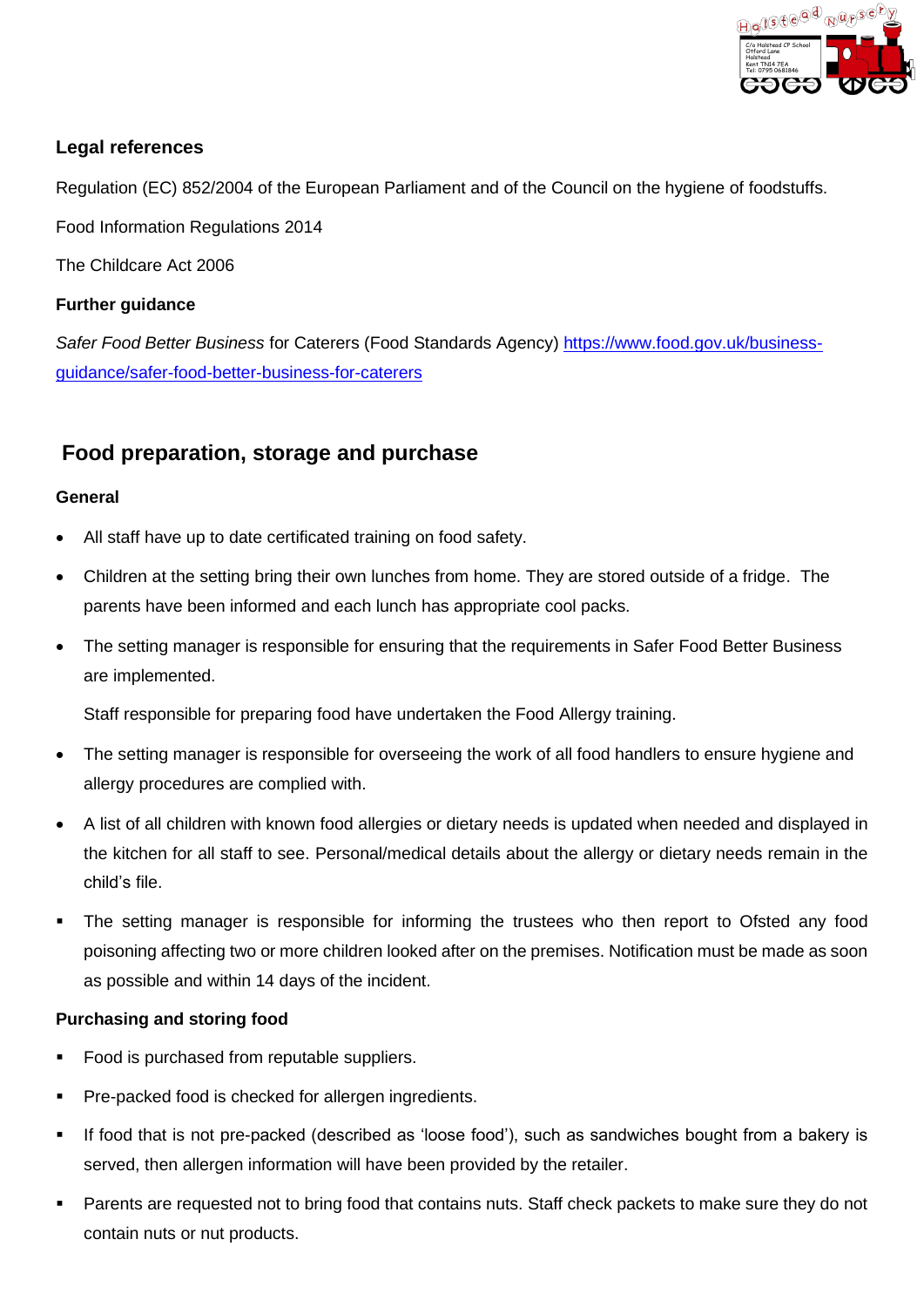

- Bulk buy is avoided where food may go out of date before use.
- All opened dried food stuffs are stored in airtight containers.
- Dried packaged food is not decanted from packaging into large bins or containers as this prevents monitoring of sell by/use by dates and allergen information.
- Food is regularly checked for sell by/use by dates and any expired items are discarded.
- Bottles and jars are cleaned before returning to the cupboards.
- Items are not stored on the floor; floors are kept clear so they can be easily swept.
- Perishable foods such as dairy produce, meat and fish are to be used the next/same day. Soft fruit and easily perishable vegetables are kept in the fridge at 1- 5 Celsius.
- Fridge and freezer thermometers should be in place. Recommended temperatures for fridge 37 degrees Fahrenheit (3 degrees Celsius), and freezers 0 degrees Fahrenheit (-18 degrees Celsius). Temperatures must be checked and recorded daily to ensure correct temperatures are being maintained.
- Fruit and vegetables stored in the fridge are washed thoroughly before refrigeration to reduce risk of pests and E.coli contamination.
- **EXECT** Items in fridges must be regularly checked to ensure they are not past use by dates.

#### **Preparation of food**

- Food handlers must check the content of food/packets to ensure they do not contain allergens.
- Food handlers wash hands and cover any cuts or abrasions before handling food.
- Separate boards and knives are used for chopping food, usually colour coded.
- Raw and cooked foods are prepared separately.
- Meat and fish should be washed and patted dry with paper towels.
- All vegetables and fruit are washed before preparing.
- Food left out is covered, for example when cooling down.
- When given to children, eggs are fully cooked.
	- Tables are cleaned before and after, with soapy water or a suitable non-bleach product.
	- Members of staff serving food wash their hands and cover any cuts with a blue plaster.

#### **E.coli prevention**

Staff who are preparing and handling food, especially food that is not pre-prepared for consumption e.g. fruit and vegetables grown on the premises, must be aware of the potential spread of E.coli and must clean and store food in accordance with the E.coli 0157 guidance, available at:

www.food.gov.uk/business-industry/guidancenotes/hygguid/ecoliguide#.U7FCVGlOWdI